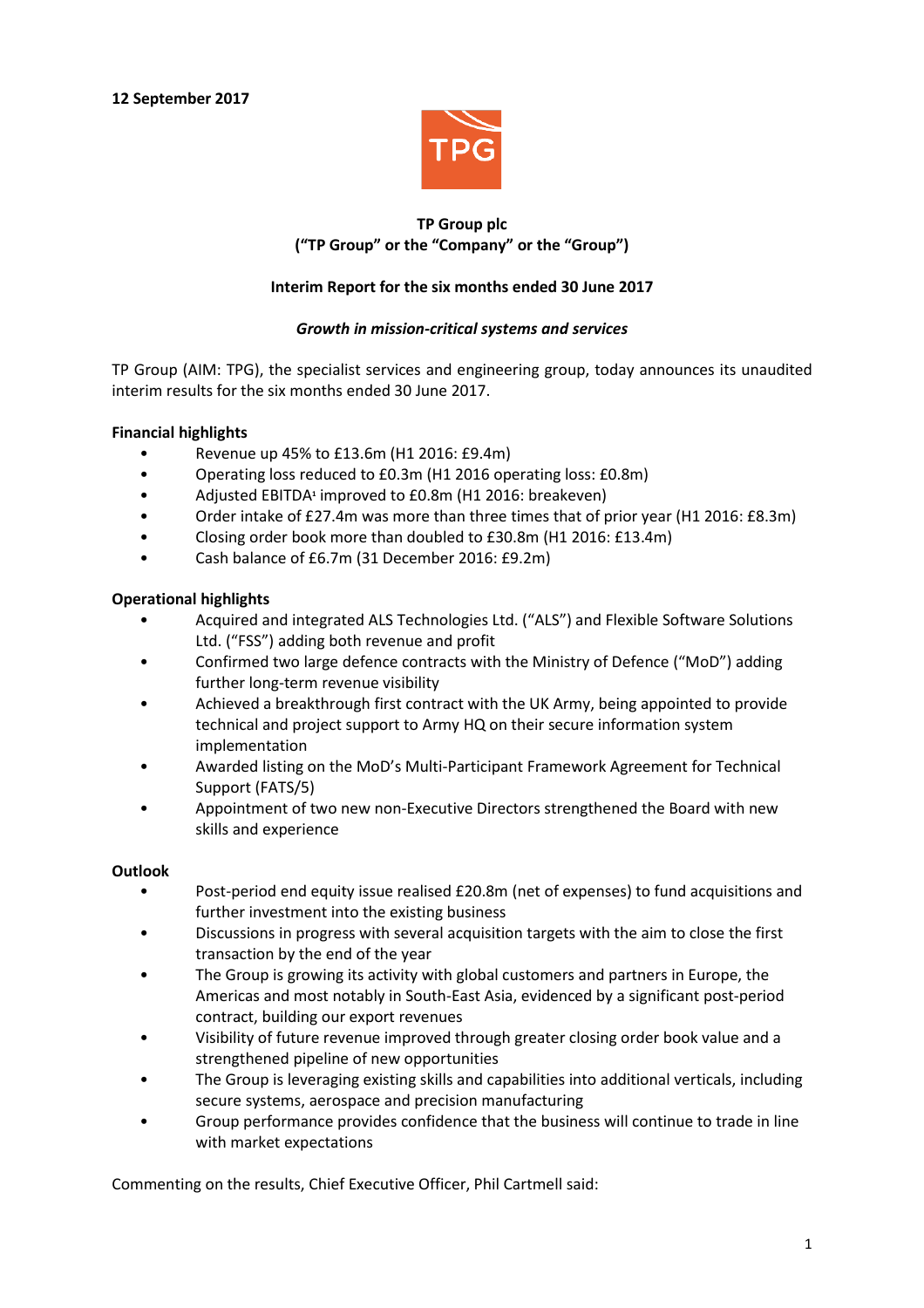"TP Group has had a strong start to the year, building upon our positive achievements in 2016. We are increasingly finding ourselves engaged as systems providers, working with tier-1 prime contractors. This is adding scale and depth to our pipeline of new business opportunities.

"There is also a growing international profile in our activity. We have built a track record and enjoy strong relationships with global customers and partners. We are working with them on projects that will deliver in Europe, the Middle East and South-East Asia, and this presence has opened many potential projects that support our expansion plans in these markets.

"We were delighted with the success of our fundraising in July that raised £20.8m net of expenses. We are actively pursuing a number of opportunities that, if successfully concluded, are expected to be accretive to earnings. The Board remains focused on completing the first of these transactions in the second half of this year.

"Having continued this progress into the second half of the year, the Board is confident that the transformed business of TPG will deliver profit at the adjusted EBITDA**<sup>1</sup>** level in line with market expectations for 2017 and move onward to sustainable profitability."

### Note:

1 Adjusted EBITDA is defined as operating profit adjusted to add back depreciation of property, plant and equipment, amortisation and impairment of acquired intangible assets and any other acquisition-related charges, share based payment charges and exceptional items. Exceptional items are those items believed to be exceptional in nature by virtue of their size and or incidence. Exceptional items in the period to 30 June 2017 comprise restructuring costs of £0.3m (2016: Exceptional items in 2016 comprised termination costs of £0.2m).

### **Enquiries:**

| TP Group plc<br>Phil Cartmell, Chief Executive Officer<br>Derren Stroud, Chief Financial Officer | www.tpgroup.uk.com<br>Tel: +44 (0)1753 285 810 |
|--------------------------------------------------------------------------------------------------|------------------------------------------------|
| Simon Kings, Executive Director                                                                  |                                                |
| <b>Cenkos Securities plc (NOMAD and Broker)</b>                                                  | www.cenkos.com                                 |
| Mark Connelly / Callum Davidson                                                                  | Tel: +44 (0)20 7397 8900                       |
| <b>Vigo Communications</b>                                                                       | www.vigocomms.com                              |

Jeremy Garcia / Fiona Henson / Natalie Jones Tel: +44 (0)20 7830 9700

#### **Notes to Editors**

TP Group designs and develops advanced technologies, engineers complex equipment and systems, and provides support throughout their operational life. The Company's shares have been traded on AIM since July 2001.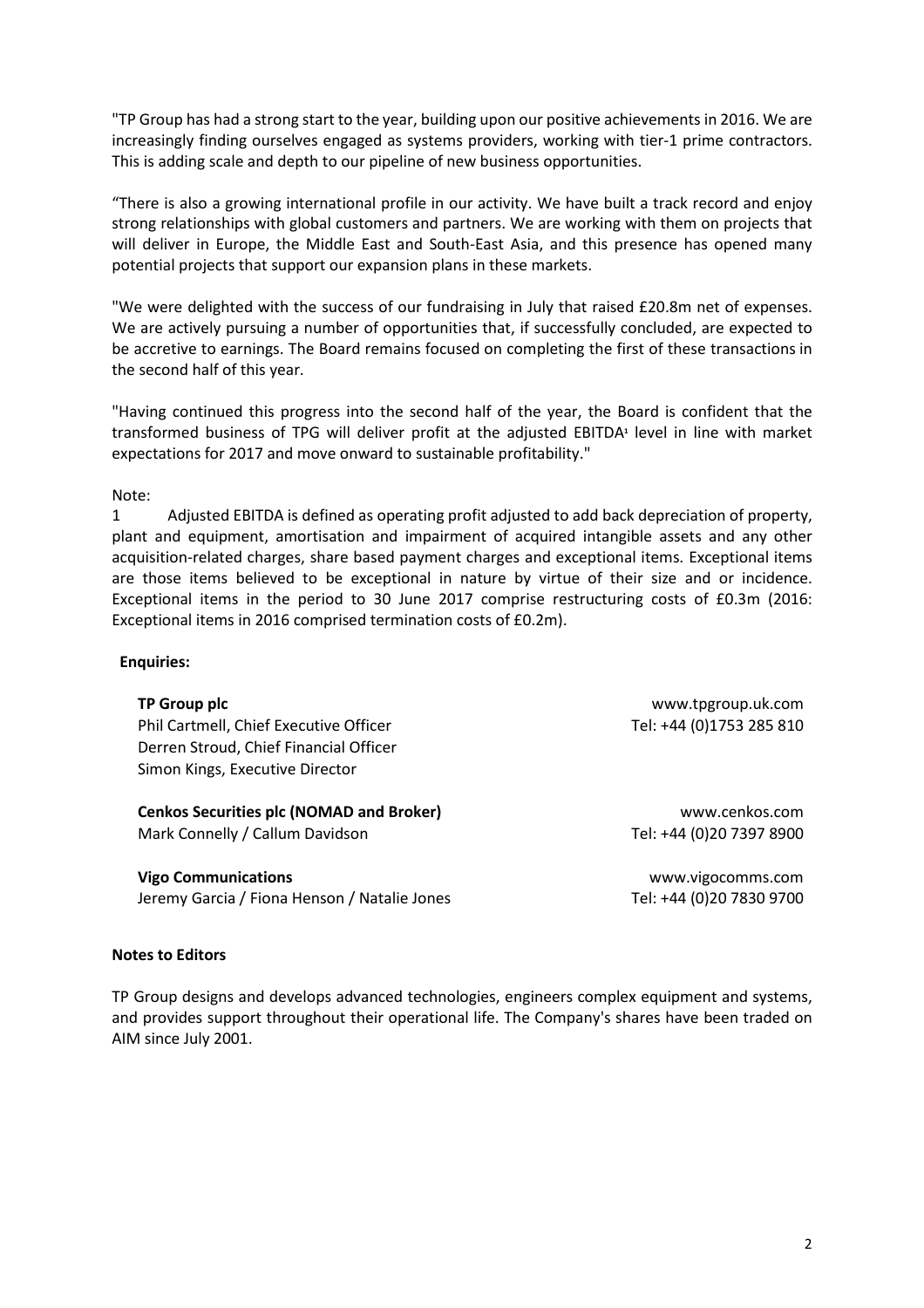# **Business Review**

# **Introduction**

The Group is pleased to report it has made significant progress in the first half of 2017 and has continued to deliver market leading solutions and services to our customers across the defence, government and industrial markets.

In July 2017, post period end, the Group announced a transformational £20.8m fundraising (net of expenses), strongly supported by existing shareholders and achieving an objective of management to introduce new investors to the Company. The proceeds will be used primarily to fund acquisitions that have the potential to grow the business in terms of both widening the Group's capabilities and in earnings accretion.

The Group continues to invest in its businesses to create a balanced offering and the Board remains focused on business priorities to:

- Strengthen the Group's services capability by attracting talented systems and software engineers
- Build an experienced team to support planned acquisition activity
- Enhance capability and streamline operational effectiveness to drive profitability
- Leverage existing relationships with major customers to maximise value and expand service offerings
- Better connect the Group's business units, share capability efficiently and adding value through cross-selling services and products
- Enhance product offering and market reach through acquisition and by continued investment in the existing business

# **Financial Overview**

The Group has continued to improve profitability at an adjusted EBITDA $^{\rm 1}$  level in the first half, through revenue growth in our core markets supported by a growing order book*.*

A strong close to 2016 in terms of order capture set the business up for a very positive start to the year. This momentum was sustained throughout the first half with a record order intake in the period of £27.4m, positioning the Group well as it enters the second half of the year. First half order intake was more than three times that for the equivalent period last year (H1 2016: £8.3m) and provided a sizeable closing order book of £30.8m, more than double the figure last year (H1 2016: £13.4m). With a number of these new orders taking the form of long term contracts, the Group also has enhanced revenue visibility going forward.

Order intake was strongest in the defence sector, with large contracts secured for equipment supply and equipment support, and for project services in large-scale secure communications systems. The Group continues to develop new opportunities and has an active sales pipeline.

Efficient conversion of the order book saw revenue grow to £13.6m (H1 2016: £9.4m) with positive momentum across both Engineering and Services. Engineering revenue grew £2.8m to £10.7m and Services revenue doubled to £2.9m. The Group's export business also grew, and was further supported by a £1.9m order from a new major maritime customer in South-East Asia, received in July 2017.

Central costs remained flat in the first half at £0.6m (H1 2016: £0.6m). All costs associated with supporting the business units are fully allocated to them.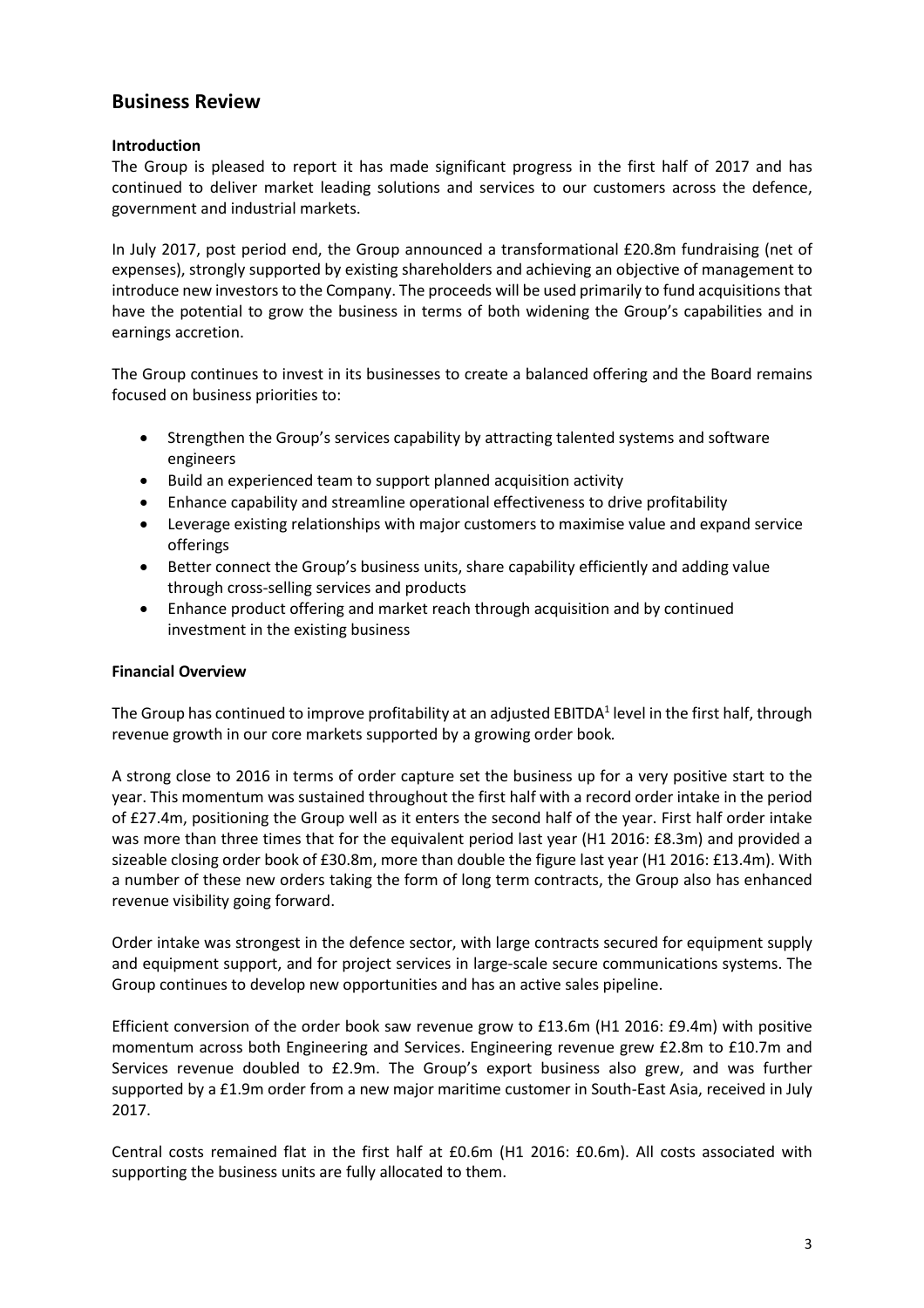The Group's revenue growth and continued focus on operational effectiveness has fed through to further improvement in operating loss, which fell by  $E0.5m$  to  $E0.3m$ , and adjusted EBITDA<sup>1</sup> which grew to £0.8m (H1 2016: breakeven).

The Group cash balance at 30 June 2017 was £6.7m (31 December 2016: £9.2m):

- Cash consumed in the first half from operations was £1.0m, reflecting timing of a significant collection associated with a large defence contract, originally expected in early 2017, that was received at the end of the 2016 financial year
- Cash used in investments was £1.5m, which includes the acquisitions of ALS and FSS, plus investment in manufacturing equipment to launch the Advanced Manufacturing Centre ("AMC") in Dukinfield

Management views the underlying cash position to be positive and expects to retain a healthy cash balance at the year end, in line with market expectations.

# **Engineering businesses**

During the first half of the year, both parts of our engineering activity were focused on providing a solid and resilient platform for the Group to grow. Two large defence contracts were secured to provide long-term revenue visibility.

On 3 April 2017, the Group announced an agreement with the MoD under which TPG will manage equipment availability and spares provision for air purification systems on board Royal Navy submarines currently in service. The five-year contract has an option for a further two year extension and is estimated by the Company and the MoD to be worth at least £22m (at 2017 prices) over seven years, although the final value is dependent on spares usage. This contract is a framework and so is called off progressively over its term. The full value does not, therefore, appear on the Company's current order book. The value of orders booked in the first half of 2017 was £8.7m.

In the equipment supply area, an order for multiple oxygen generation systems for MoD submarines was confirmed. The framework contract was agreed for up to eight Combined Oxygen Generating Systems ("COGS") and additional ancillary items to upgrade in-service Royal Navy submarines. The framework contract has a potential value of up to £22.5m if all systems are ordered. On 4 May 2017, the Group announced the first call-off from the MoD under this framework, worth £9.7m. This first tranche of work is for four COGS systems plus associated documentation and logistics support to be built at TPG'sfacility in Portsmouth and delivered progressively over the next three years. The balance of the contract value will be added to the order book asit called off over the remainder of the contract life.

The Group has also invested in manufacturing and inspection equipment to launch the AMC at the Dukinfield facility in Greater Manchester. The AMC was set up initially to support the Group's contract with GE Oil & Gas (now Baker Hughes, a GE company) announced on 6 December 2016. It is equipped with high precision, high capacity machining centres, metrology and manufacturing systems that will serve a wide range of opportunities in aerospace, defence and other high-integrity applications.

### **Services businesses**

The Group's Services businesses have evolved significantly during the first half of 2017. Two primary initiatives were implemented: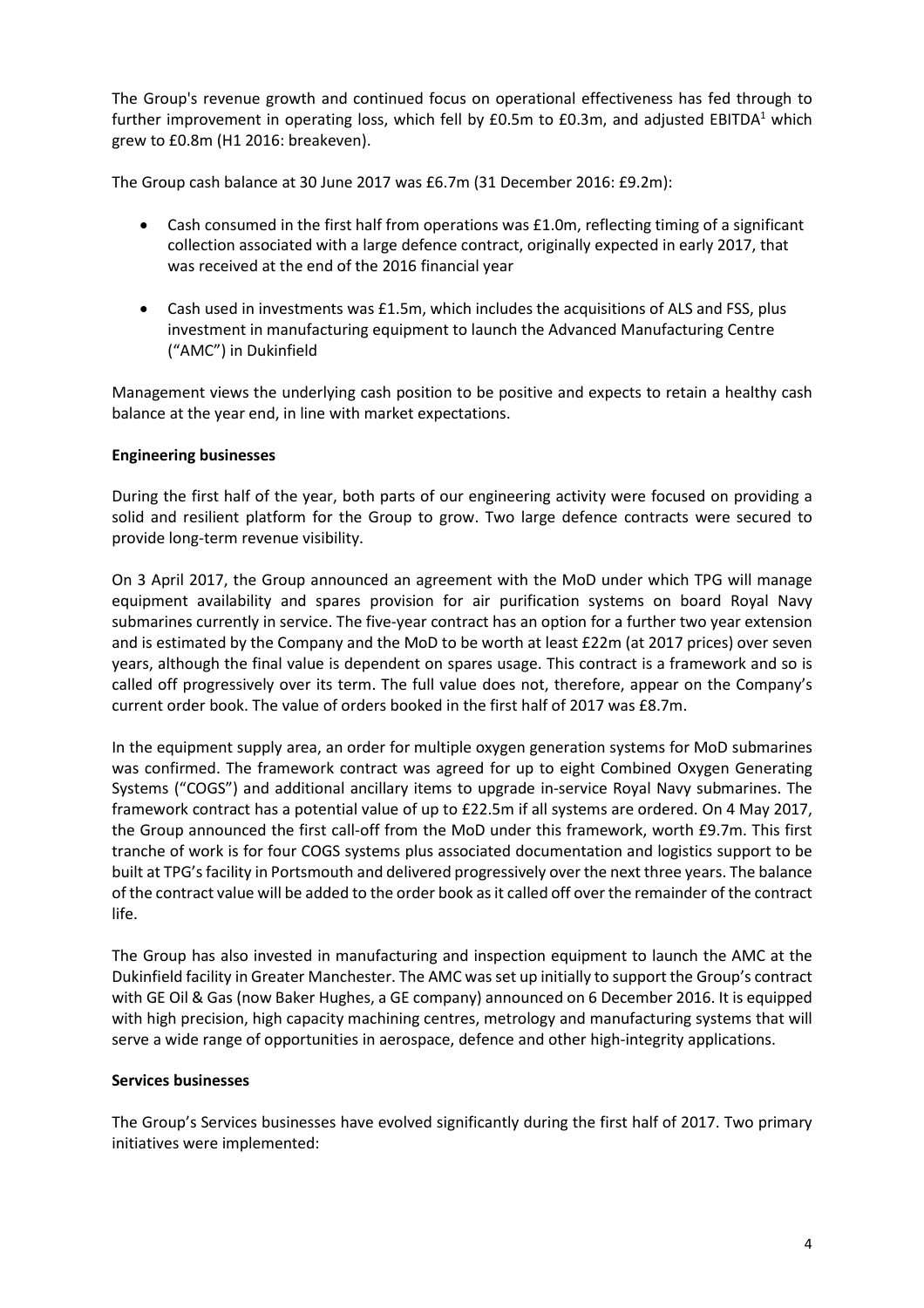- the streamlining of the business to create a single services platform from which to deliver the full range of Group capabilities in a consistent way, and
- the acquisition and integration of ALS and FSS to add new capabilities, capacity and customer relationships.

The resulting consolidation of business methods has greatly reduced overlap or duplication of business processes and has established a Group-wide template to facilitate the addition of future acquired services businesses as opportunities arise. This restructuring incurred exceptional one-time restructuring costs of c£0.3m.

Services revenue doubled year-on-year to £2.9m (H1 2016: £1.5m) and contributed towards balancing business activities across the Group. Services generated 21% of Group revenue (H1 2016: 16%). The relative growth in this area is expected to continue to improve the balance of Group revenues in the long term.

The Services business is now set up to provide:

- Technical project management services to monitor, control and integrate engineering activities to help our customers achieve their strategic objectives on time and to cost, quality and performance requirements.
- Systems engineering requirements capture, architecture, software development, assurance and delivery roles in aerospace and defence domains on complex operational, mission- and safety-critical systems.
- Through-life support managing the long-term availability and performance of complex equipment and systems.
- Project resourcing supplying permanent and contract engineering resources across the aerospace and defence sectors.

A notable contract was secured in the period to provide independent technical support to an advanced communications and information management system for the Army HQ. This is a strategic MoD programme to provide information superiority to UK Commanders in the Land Environment through betterinformation exploitation between headquarters and individual troops. TPG are providing expert skills in systems engineering, project and programme management and business analysis to complement the Army's own resources. This represents a major achievement as the Group secured its first contract with the UK Army.

In addition, the Group was awarded listing on the MoD's Multi-Participant Framework Agreement for Technical Support (FATS/5). This is a service catalogue that allows the MoD to procure technical service work packages from pre-approved participants and provides ready access to a pipeline of future business opportunities for the Services business.

### **Update on acquisition targets**

The Company raised £20.8 million (net of expenses) towardsthe end of July. The proceeds will be used to support a programme of investment in the existing business together with the acquisition of suitable companies that demonstrate synergies with the Group's current activities, and that are intended to be accretive to earnings in the first full year following completion of their acquisition.

The Directors continue to evaluate a number of acquisition opportunities and have identified several in areas including simulation, emulation, mission control systems, satellite technologies and unmanned air vehicles, where discussions are ongoing. The Board is aiming to complete the first acquisition by the end of the year.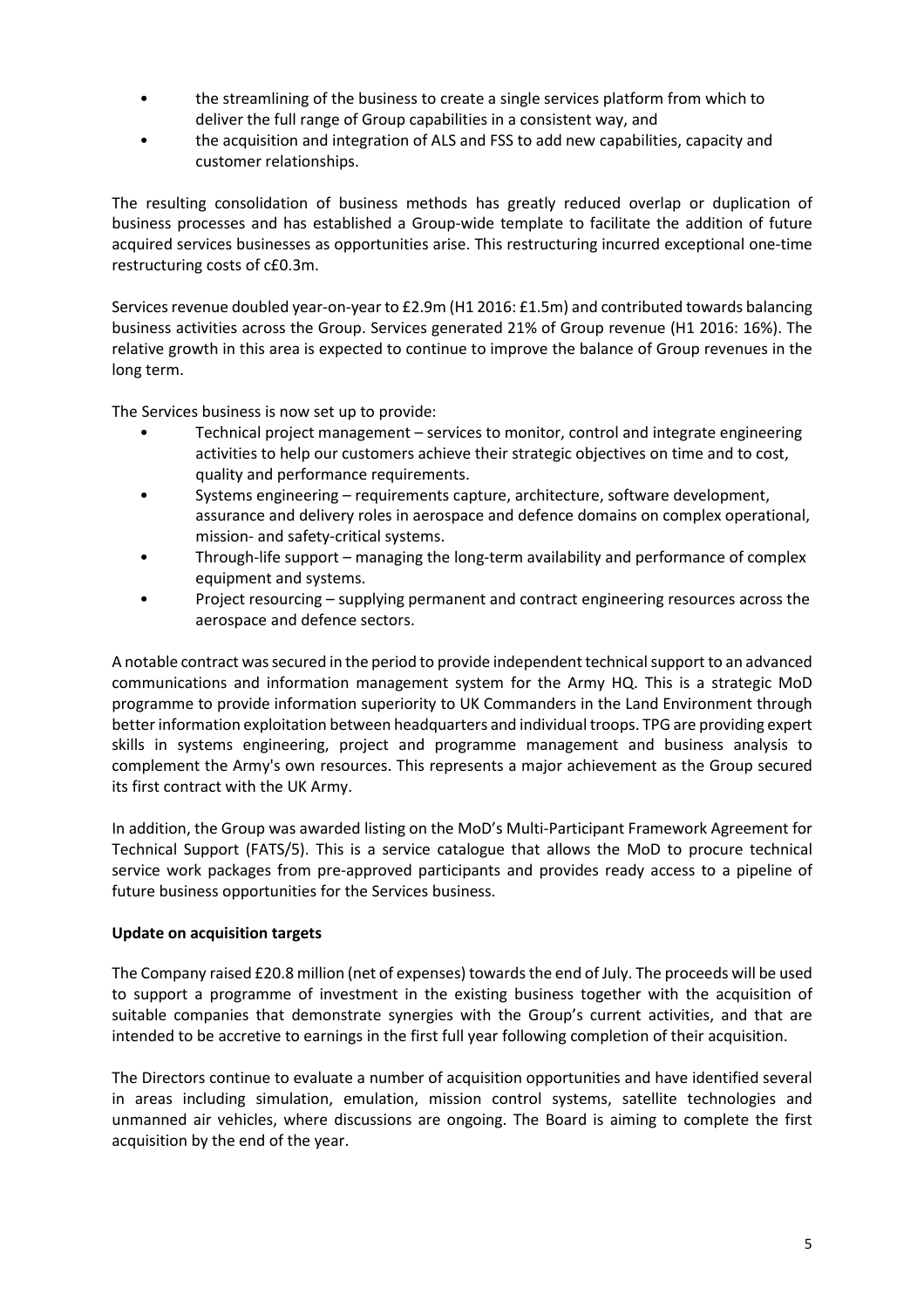# **Strategy and Outlook**

The Group is firmly focused on further developing TPG into a highly profitable business, generating annual revenues of between £90m and £100m in 2020. The Board firmly believes the defence, aerospace and government sectors offer scope to accelerate growth through the Group's leading position as a services and engineering business with a blue-chip customer base.

Over the first half of 2017 we have delivered improving organic performance, completed successful acquisitions and built a solid platform with a strategy for ambitious growth.

The acquisitions completed in February, the strengthening of the Board and the recent fundraising are key components of this plan and demonstrate that the business is ready and equipped for the next phase.

The Group's near-term strategy is in two parts - to focus on the effective management of the existing business in order to provide the strongest of platforms for the investments that are planned; and looking outwards, to identify, evaluate and complete suitable acquisitions and then integrate them into the Group in order to materially increase shareholder value.

The Group has seen increasing export opportunities and business in Europe, the Americas and most notably South-East Asia. This includes direct sales opportunities and technology developments to enhance existing products.

We have a strong platform from which to grow and achieve our targets and we look forward to achieving these targets and generating considerable shareholder value as we do so.

The Group performance provides the Board with confidence that the business will continue to trade in line with 2017 market expectations and build towards sustainable growth and profitability.

Phil Cartmell Derren Stroud Chief Executive Officer Chief Financial Officer 12 September 2017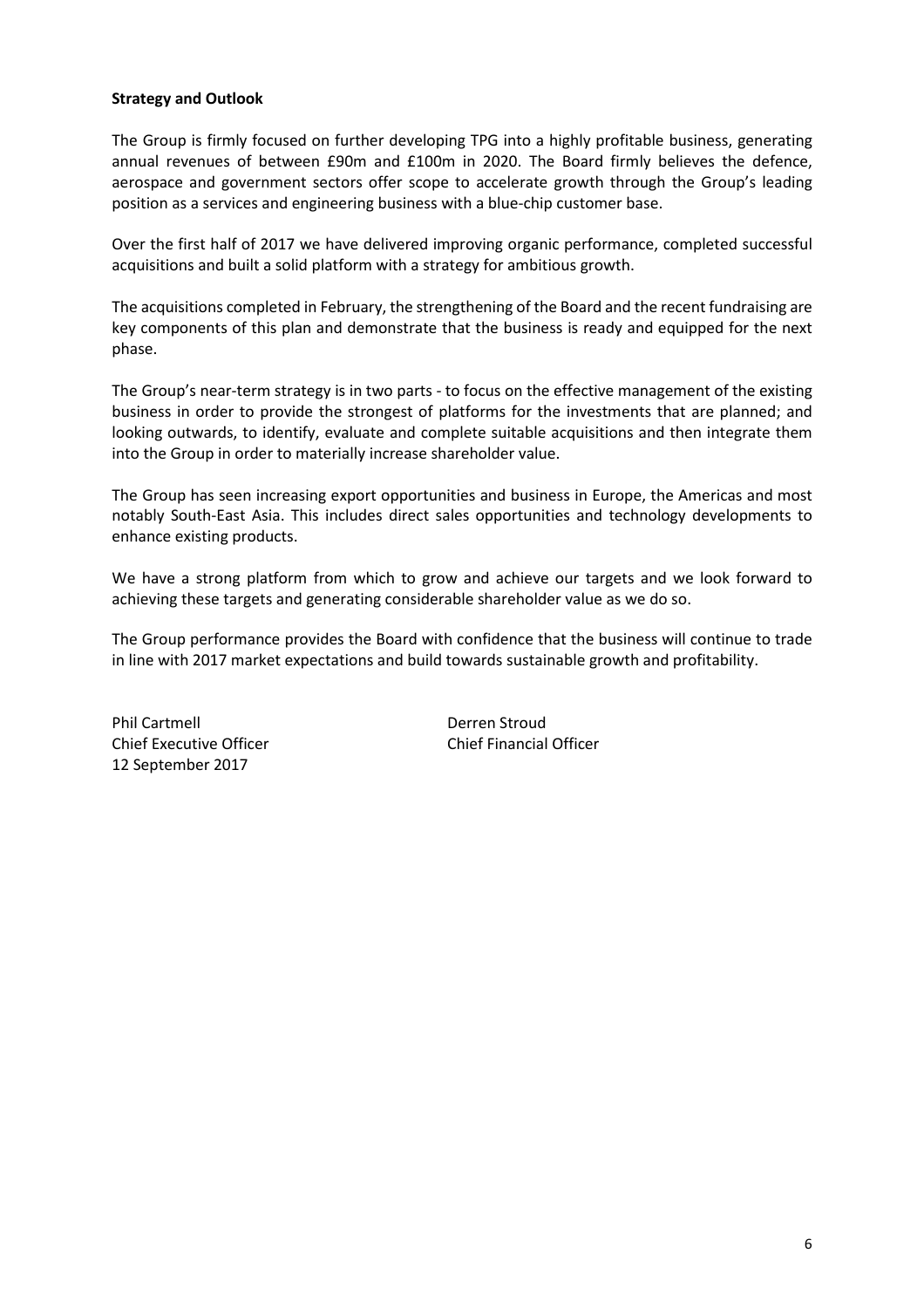# **Condensed Consolidated Statement of Comprehensive Income**

|                                                                           | <b>Unaudited</b><br>Six months ended<br>30 June<br>2017<br>f'000 | <b>Unaudited</b><br>Six months ended<br>30 June<br>2016<br>Re-stated <sup>2</sup><br>£'000 | <b>Audited</b><br>Year ended<br>31 December<br>2016<br>£'000 |
|---------------------------------------------------------------------------|------------------------------------------------------------------|--------------------------------------------------------------------------------------------|--------------------------------------------------------------|
| Revenue                                                                   | 13,640                                                           | 9,363                                                                                      | 21,226                                                       |
| Cost of sales                                                             | (9, 933)                                                         | (6, 878)                                                                                   | (14, 748)                                                    |
| <b>Gross profit</b>                                                       | 3,707                                                            | 2,485                                                                                      | 6,478                                                        |
| Distribution costs<br>Administrative expenses                             | (103)<br>(3,876)                                                 | (188)<br>(3,074)                                                                           | (361)<br>(6, 381)                                            |
| <b>Operating loss</b>                                                     | (272)                                                            | (777)                                                                                      | (264)                                                        |
| Adjusted EBITDA <sup>1</sup><br>Depreciation, amortization and impairment | 760<br>(615)                                                     | 12<br>(540)                                                                                | 1,066<br>(1,051)                                             |
| Acquisition related cost                                                  | (89)                                                             |                                                                                            | (44)                                                         |
| <b>Exceptional items</b>                                                  | (305)                                                            | (231)                                                                                      | (231)                                                        |
| Share based payments                                                      | (23)                                                             | (18)                                                                                       | (4)                                                          |
| <b>Operating loss</b>                                                     | (272)                                                            | (777)                                                                                      | (264)                                                        |
| Finance cost                                                              |                                                                  | (69)                                                                                       | (69)                                                         |
| Loss before income tax                                                    | (272)                                                            | (846)                                                                                      | (333)                                                        |
| Income tax (charge)/credit                                                | (28)                                                             | 22                                                                                         | 134                                                          |
| Total comprehensive loss for the period attributable to<br>shareholders   | (300)                                                            | (824)                                                                                      | (199)                                                        |
|                                                                           |                                                                  |                                                                                            |                                                              |
| Loss per share expressed in pence per share                               | Pence                                                            | Pence                                                                                      | Pence                                                        |
| Basic and diluted loss per share                                          | (0.07)                                                           | (0.20)                                                                                     | (0.05)                                                       |

All results relate to continuing activities.

- $1$  Adjusted EBITDA is defined as operating profit adjusted to add back depreciation of property, plant and equipment, amortisation and impairment of acquired intangible assets and any other acquisition-related charges, share based payment charges and exceptional items. Exceptional items are those items believed to be exceptional in nature by virtue of their size and or incidence. Exceptional items in the period to 30 June 2017 comprise restructuring costs of £305k (2016: Exceptional items in 2016 comprised termination costs of £231k).
- <sup>2</sup> Refer to note 2 for details of re-statement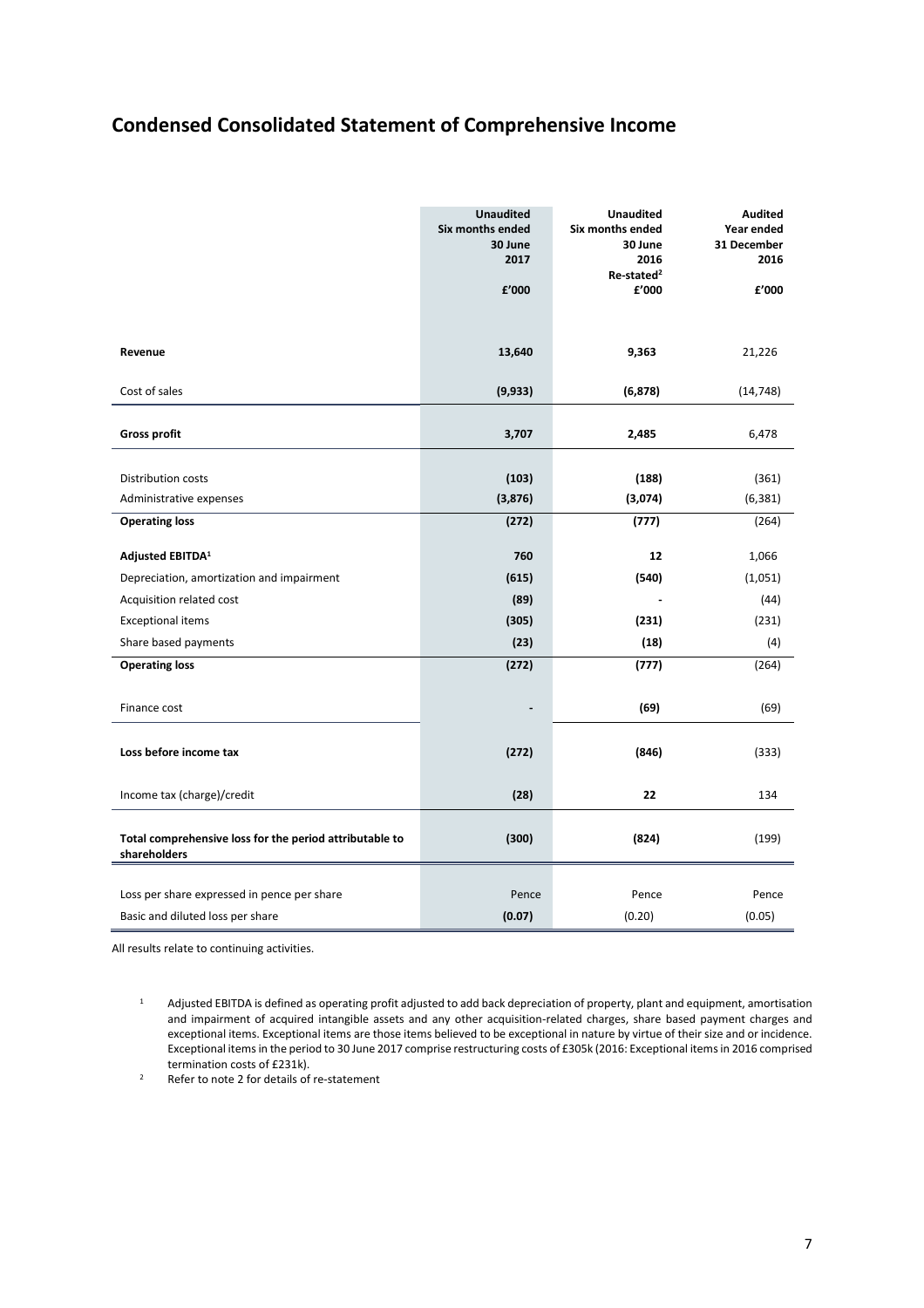# **Condensed Consolidated Statement of Financial Position**

|                                               | <b>Unaudited</b><br>30 June 2017 | <b>Unaudited</b><br>30 June 2016<br>Re-stated <sup>1</sup> | <b>Audited</b><br>31 December 2016 |
|-----------------------------------------------|----------------------------------|------------------------------------------------------------|------------------------------------|
|                                               | f'000                            | £'000                                                      | £'000                              |
| <b>ASSETS</b>                                 |                                  |                                                            |                                    |
| <b>Non-current assets</b>                     |                                  |                                                            |                                    |
| Goodwill                                      | 3,918                            | 3,918                                                      | 3,918                              |
| Other intangible assets                       | 10,298                           | 9,054                                                      | 8,775                              |
| Property, plant and equipment                 | 1,053                            | 693                                                        | 667                                |
|                                               | 15,269                           | 13,665                                                     | 13,360                             |
| <b>Current assets</b>                         |                                  |                                                            |                                    |
| Inventories                                   | 540                              | 136                                                        | 116                                |
| Trade and other receivables                   | 7,844                            | 5,871                                                      | 7,291                              |
| <b>Taxation recoverable</b>                   |                                  | 79                                                         | 71                                 |
| Cash and cash equivalents                     | 6,749                            | 7,482                                                      | 9,160                              |
|                                               | 15,133                           | 13,568                                                     | 16,638                             |
| <b>Total assets</b>                           | 30,402                           | 27,233                                                     | 29,998                             |
| <b>LIABILITIES</b>                            |                                  |                                                            |                                    |
| <b>Current liabilities</b>                    |                                  |                                                            |                                    |
| Trade and other payables                      | (9, 263)                         | (6, 338)                                                   | (8, 411)                           |
|                                               | (9, 263)                         | (6, 338)                                                   | (8, 411)                           |
| <b>Non-current liabilities</b>                |                                  |                                                            |                                    |
| Deferred taxation                             | (1,081)                          | (949)                                                      | (823)                              |
| Provisions                                    | (673)                            | (894)                                                      | (1, 101)                           |
|                                               | (1,754)                          | (1,843)                                                    | (1,924)                            |
| <b>Total liabilities</b>                      | (11, 017)                        | (8, 181)                                                   | (10, 335)                          |
| <b>Net assets</b>                             | 19,385                           | 19,052                                                     | 19,663                             |
| <b>EQUITY</b>                                 |                                  |                                                            |                                    |
| Share capital                                 | 4,225                            | 42,246                                                     | 4,225                              |
| Share premium                                 |                                  | 13,769                                                     |                                    |
| Capital redemption reserve                    |                                  | 575                                                        |                                    |
| Own shares held by the Employee Benefit Trust | (561)                            | (561)                                                      | (561)                              |
| Share-based payments reserve                  | 1,201                            | 1,192                                                      | 1,178                              |
| Retained earnings                             | 14,520                           | (38, 169)                                                  | 14,821                             |
| <b>Total equity</b>                           | 19,385                           | 19,052                                                     | 19,663                             |

<sup>1</sup> Refer to note 2 for details of re-statement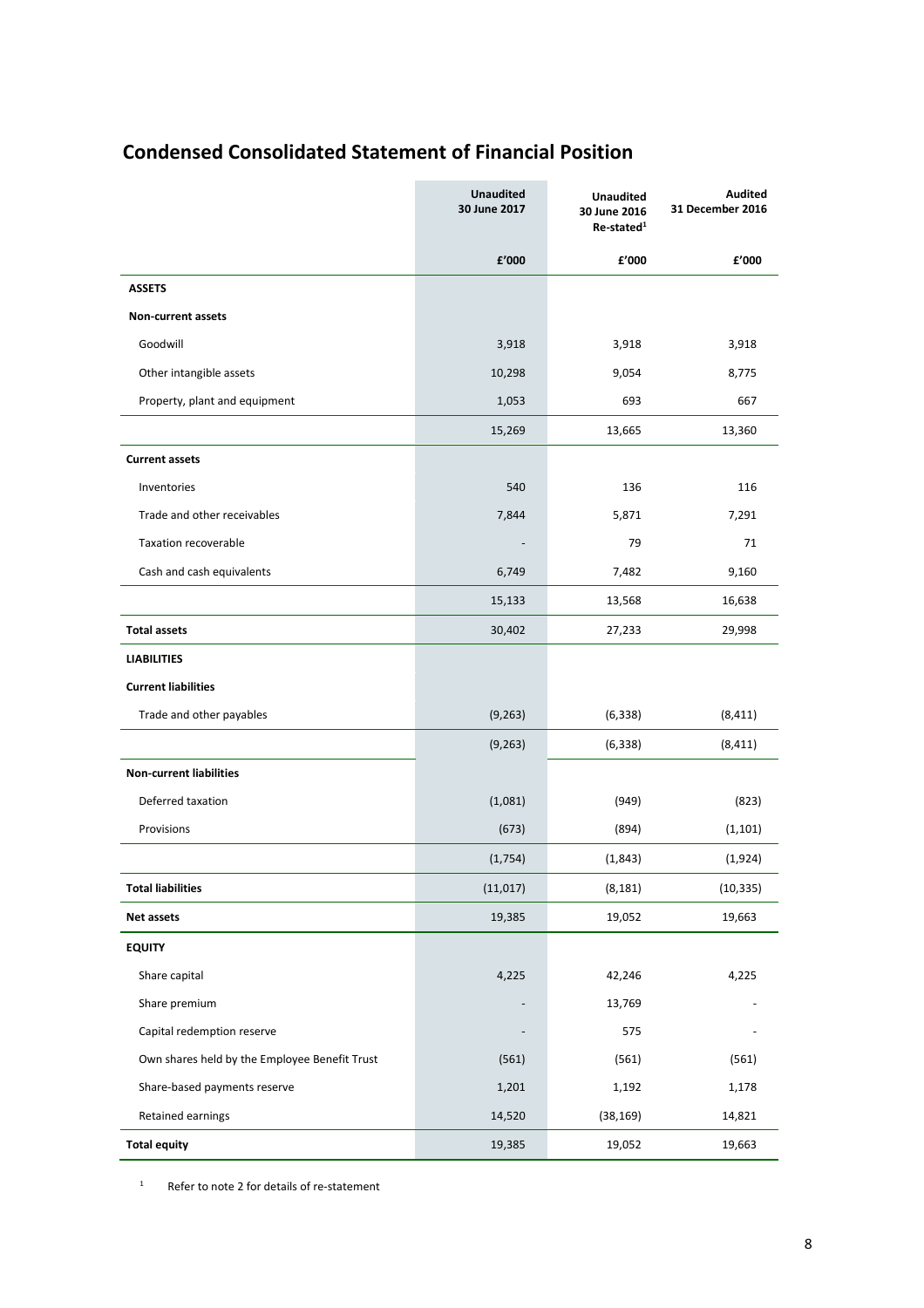# **Condensed Consolidated Statement of Changes in Equity**

|                                            | Share<br>capital | Share<br>premium | Capital<br>redemption<br>reserve | Own shares<br>held by EBT | <b>Share-based</b><br>payments<br>reserve | Retained<br>earnings<br>Re-stated <sup>1</sup> | <b>Total</b> |
|--------------------------------------------|------------------|------------------|----------------------------------|---------------------------|-------------------------------------------|------------------------------------------------|--------------|
| Six months to 30 June 2017                 | £'000            | £'000            | £'000                            | £'000                     | £'000                                     | £'000                                          | £'000        |
| <b>Balance at</b><br>1 January 2017        | 4,225            |                  |                                  | (561)                     | 1,178                                     | 14,821                                         | 19,663       |
| IFRS 2 share option charge                 |                  |                  |                                  |                           | 23                                        |                                                | 23           |
| Total comprehensive loss for<br>the period |                  |                  | $\overline{a}$                   |                           |                                           | (300)                                          | (300)        |
| <b>Balance at</b><br>30 June 2017          | 4,225            |                  |                                  | (561)                     | 1,201                                     | 14,521                                         | 19,386       |
| Six months to 30 June 2016                 |                  |                  |                                  |                           |                                           |                                                |              |
| <b>Balance at</b><br>1 January 2016        | 42,246           | 13,769           | 575                              | (561)                     | 1,174                                     | (37, 345)                                      | 19,858       |
| IFRS 2 share option charge                 |                  |                  |                                  |                           | 18                                        |                                                | 18           |
| Total comprehensive loss for<br>the period |                  |                  |                                  |                           |                                           | (824)                                          | (824)        |
| <b>Balance at</b><br>30 June 2016          | 42,246           | 13,769           | 575                              | (561)                     | 1,192                                     | (38, 169)                                      | 19,052       |
| Year to 31 December 2016                   |                  |                  |                                  |                           |                                           |                                                |              |
| <b>Balance at</b><br>1 January 2016        | 42,246           | 13,769           | 575                              | (561)                     | 1,174                                     | (37, 345)                                      | 19,858       |
| Capital reduction                          | (38, 021)        | (13, 769)        | (575)                            |                           |                                           | 52,365                                         |              |
| IFRS 2 share option charge                 |                  |                  |                                  |                           | 4                                         |                                                | 4            |
| Total comprehensive loss for<br>the year   |                  |                  |                                  |                           |                                           | (199)                                          | (199)        |
| <b>Balance at</b><br>31 December 2016      | 4,225            |                  |                                  | (561)                     | 1,178                                     | (14, 821)                                      | 19,663       |

<sup>1</sup> Refer to note 2 for details of re-statement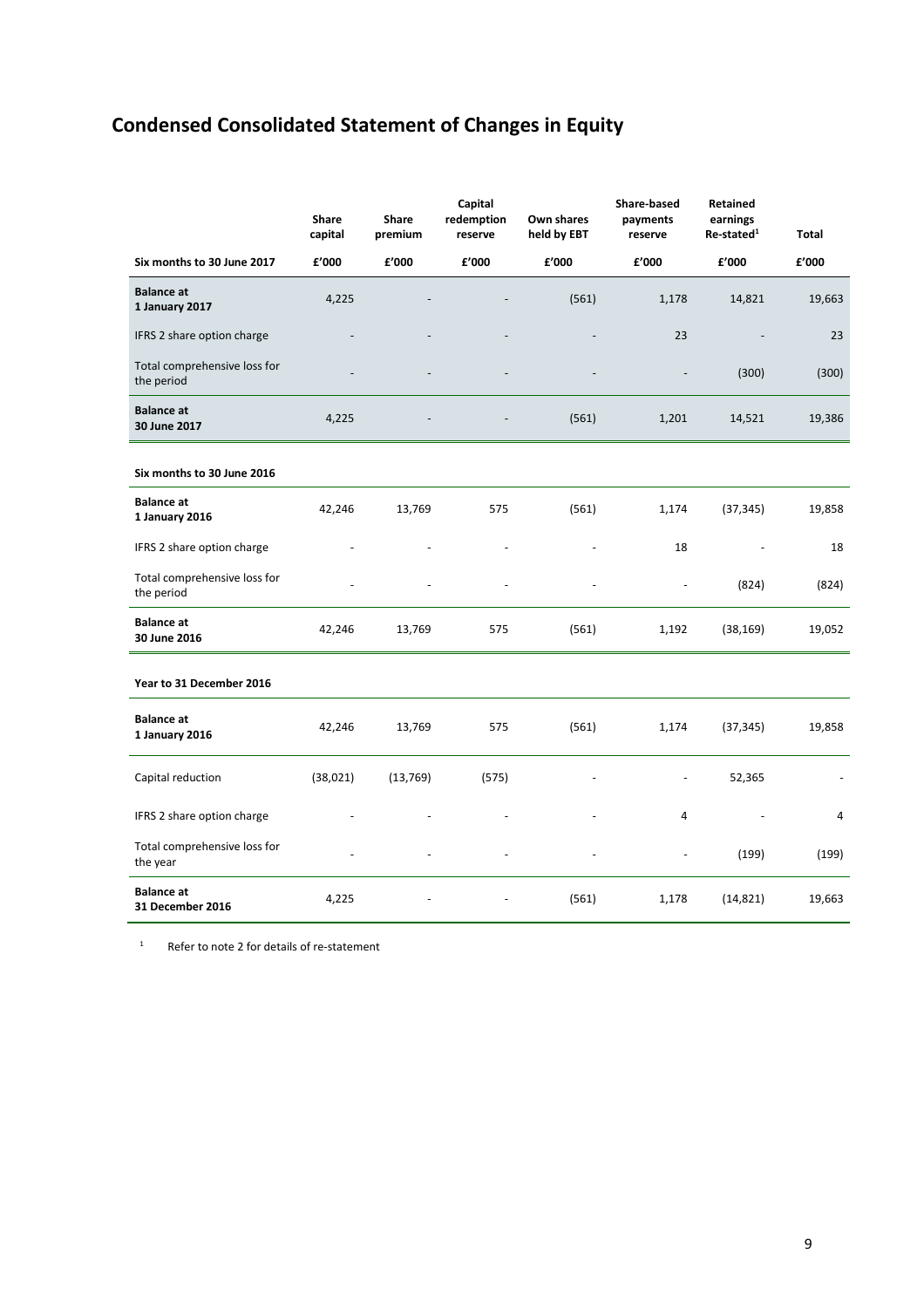# **Condensed Consolidated Statement of Cash Flows**

|                                                         | <b>Unaudited</b><br>Six months<br>ended<br>30 June 2017 | Unaudited<br>Six months ended<br>30 June 2016 | Audited<br>Year ended<br>31 December<br>2016 |
|---------------------------------------------------------|---------------------------------------------------------|-----------------------------------------------|----------------------------------------------|
|                                                         | f'000                                                   | £'000                                         | £'000                                        |
| <b>Operating activities</b>                             |                                                         |                                               |                                              |
| Loss before income tax                                  | (272)                                                   | (846)                                         | (333)                                        |
| Adjustments for:                                        |                                                         |                                               |                                              |
| Depreciation                                            | 86                                                      | 81                                            | 98                                           |
| Amortisation                                            | 529                                                     | 459                                           | 953                                          |
| Finance cost                                            |                                                         | 69                                            | 69                                           |
| Share-based payment expense                             | 23                                                      | 18                                            | 4                                            |
| (Increase)/decrease in inventories                      | (244)                                                   | 33                                            | 53                                           |
| (Increase)/decrease in trade and other receivables      | (145)                                                   | 496                                           | (836)                                        |
| (Decrease)/increase in trade and other payables         | (512)                                                   | 582                                           | 2,563                                        |
| (Decrease)/increase in provisions                       | (428)                                                   | (202)                                         | 5                                            |
|                                                         | (962)                                                   | 690                                           | 2,576                                        |
| Income tax received                                     | 60                                                      |                                               |                                              |
| Net cash (used in)/ generated from operating activities | (903)                                                   | 690                                           | 2,576                                        |
| <b>Investing activities</b>                             |                                                         |                                               |                                              |
| Purchase of subsidiary, net of cash acquired            | (1,037)                                                 |                                               |                                              |
| Interest received                                       |                                                         | $\mathbf 1$                                   | 1                                            |
| Purchase of property, plant and equipment               | (450)                                                   | (160)                                         | (313)                                        |
| Purchase of Computer Software                           | (18)                                                    | (54)                                          | (106)                                        |
| Net cash used in investing activities                   | (1,505)                                                 | (213)                                         | (418)                                        |
| <b>Financing activities</b>                             |                                                         |                                               |                                              |
| Repayment of hire purchase liabilities                  | (3)                                                     |                                               | (3)                                          |
|                                                         |                                                         |                                               |                                              |
| Net cash from financing activities                      | (3)                                                     |                                               | (3)                                          |
| Net (decrease)/increase in cash and cash equivalents    | (2, 411)                                                | 477                                           | 2,155                                        |
| Cash and cash equivalents at beginning of period        | 9,160                                                   | 7,005                                         | 7,005                                        |
| Cash and cash equivalents at end of period              | 6,749                                                   | 7,482                                         | 9,160                                        |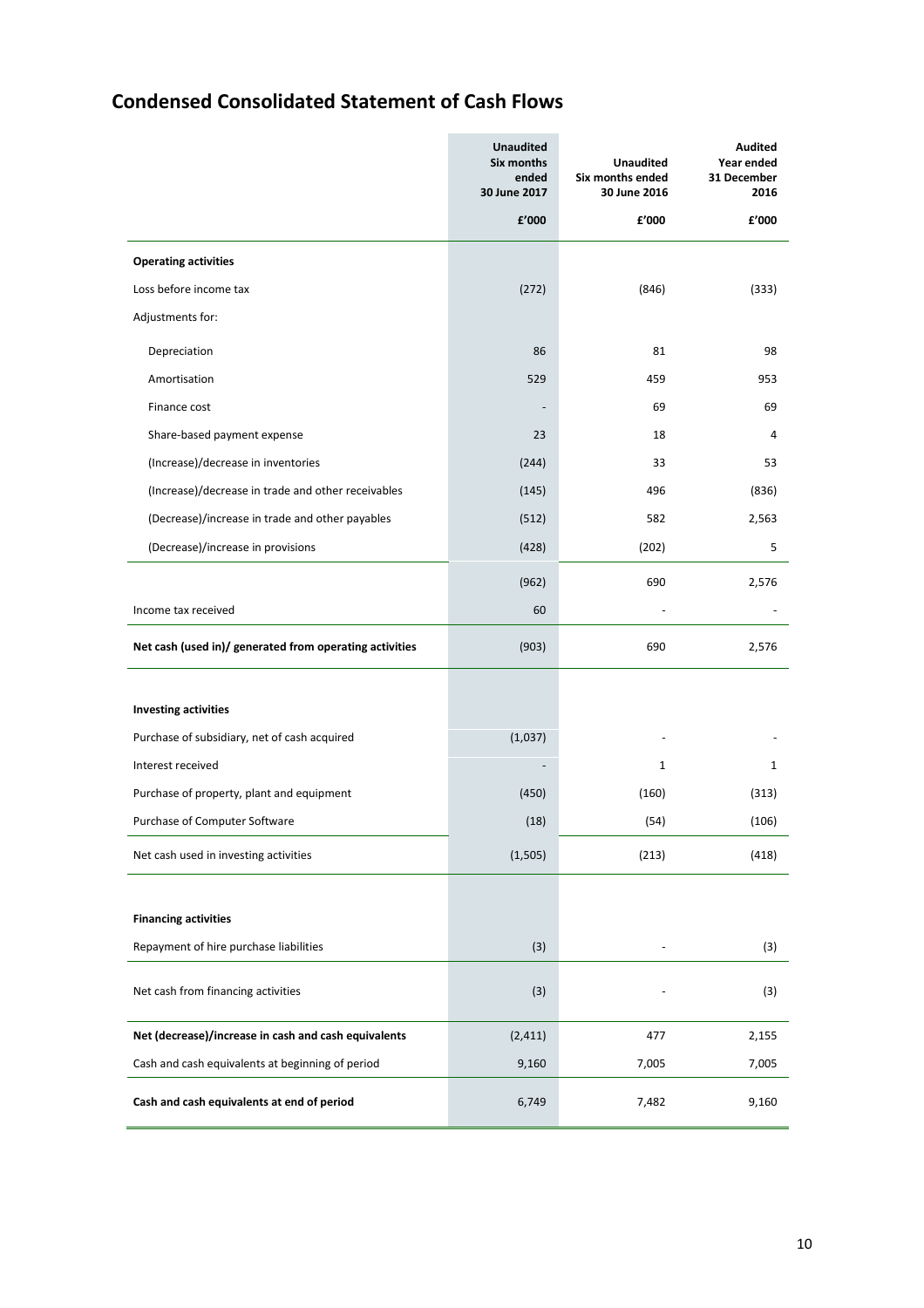# **Notes to the Condensed Consolidated Interim Financial Statements**

# **1. Nature of operations and general information**

Following the refinement of the Group's strategy, the business is now managed along two distinct business units. The principal activities of TP Group plc and its subsidiaries (the "Group") comprise:

- TPG Engineering activities include the design, manufacture, installation and support of complex equipment. These include air purification equipment for submarines including oxygen/hydrogen generation and purification, air handling and distribution systems, heat exchange equipment used in the heating and cooling of large scale industrial processes, and other fabricated structures. This segment is a combination of the prior segments TPG Maritime and TPG Engineering.
- TPG Services the provision of know-how and experience to add value in large and complex enterprises. Services include technical project management, systems engineering, design, software development and assurance. This segment is a combination of the prior segments TPG Design & Technology, TPG Managed Solutions and the acquired businesses of ALS Technologies Ltd and Flexible Software Solutions Ltd.

In 2016, the Group reported along four business units as follows.

- TPG Maritime activities include the provision of air purification equipment for submarines including oxygen/hydrogen generation and purification, air handling and distribution systems.
- TPG Engineering activities include the manufacture of heat exchange equipment used in the heating and cooling of large scale industrial processes and other fabricated structures.
- TPG Design and Technology specialises in the design and development of high-speed turbomachinery. Innovative compressors and expander generators use patented technologies.
- TPG Managed Solutions services to major organisations through prime contracting and provision of specialist resources

Central unallocated costs are specific costs associated with the Group's AIM listing and other Group operational costs that are not charged out to the operating companies.

TP Group plc (the "Parent Company") is the Group's ultimate parent company which is incorporated and domiciled in the United Kingdom. The address of the registered office of the Company is Cody Technology Park, Old Ively Road, Farnborough, Hampshire, GU14 0LX. The Parent Company's shares are listed on the Alternative Investment Market of the London Stock Exchange.

The condensed consolidated interim financial statements are presented in pounds sterling, which is also the functional currency of the Parent Company, and all values are rounded to the nearest thousand pounds except when otherwise indicated.

The financial information set out in this interim report does not constitute statutory accounts as defined in Section 434 of the Companies Act 2006. The Group's statutory financial statements for the year ended 31 December 2016, prepared under IFRS as adopted by the EU, have been delivered to the Registrar of Companies. The auditor's report on the 2016 financial statements was unqualified, did not draw attention to any matters by way of emphasis and did not contain a statement under Section 498(2) or Section 498(3) of the Companies Act 2006.

The condensed consolidated interim financial statements were approved for issue by the Board of Directors on 11<sup>th</sup> September 2017.

# **2. Basis of preparation**

These condensed consolidated interim financial statements are for the six months ended 30 June 2017. They have been prepared following the principal accounting policies and methods of computation set out in the Group's Annual Report and Accounts for the year ended 31 December 2016.

These condensed consolidated interim financial statements have been prepared under the historical cost convention using accounting policies consistent with International Financial Reporting Standards (IFRS) as adopted by the European Union. The same accounting policies, presentation and methods of computation are followed in the condensed set of financial statements as applied in the Group's latest annual audited financial statements. While the financial figures included in this half-yearly report have been computed in accordance with IFRS applicable to interim periods, this half-yearly report does not contain sufficient information to constitute an interim financial report as that term is defined in IAS 34.

#### **Going concern**

The Directors are satisfied that the Group has adequate resources to continue in business for the foreseeable future, and accordingly continue to adopt the going concern basis in preparing the accounts.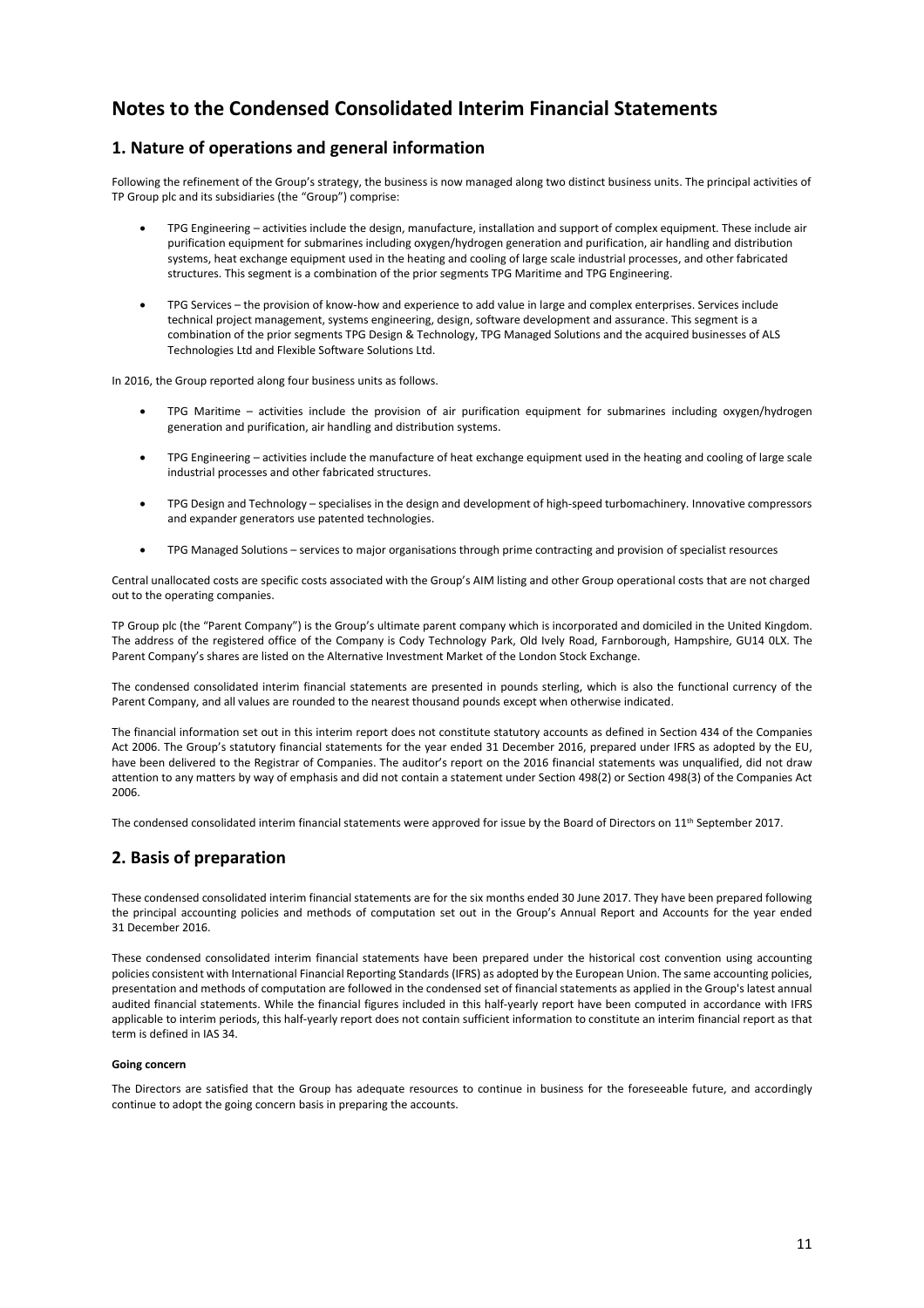# **2. Basis of preparation (continued)**

#### **Prior year re-statement (H1 2016)**

In 2016, the Group identified that a deferred tax liability previously recognised upon acquisition of TPG Maritime on 5 April 2012 and Shaw Sheet Metal Company on 30 January 2015, had been incorrectly accounted for. This also affected the value of goodwill identified as part of the business combination accounting.

The business combination accounting treatment has, therefore been re-stated in the H1 2016 financial statements. The effects of the restatement are as outlined below:

|                                                                                                                                                | H1 2016<br>Re-stated                       | H1 2016<br>Original                          |
|------------------------------------------------------------------------------------------------------------------------------------------------|--------------------------------------------|----------------------------------------------|
|                                                                                                                                                | £'000                                      | £'000                                        |
| Goodwill<br>Deferred tax liability<br>Tax credit<br>Retained earnings<br>Total comprehensive loss for the year attributable to<br>shareholders | 3,918<br>(949)<br>22<br>(38, 169)<br>(824) | 4,953<br>(1,636)<br>70<br>(37, 821)<br>(776) |

#### **Restatement of comparative segmental results for 2017**

As set out in Note 1, the presentation of the audited segmental results for the year to 31 December 2016 and the unaudited segmental results for the six months to 30 June 2016 have been reclassified to be consistent with the current year presentation. The overall reported loss for the period has not changed.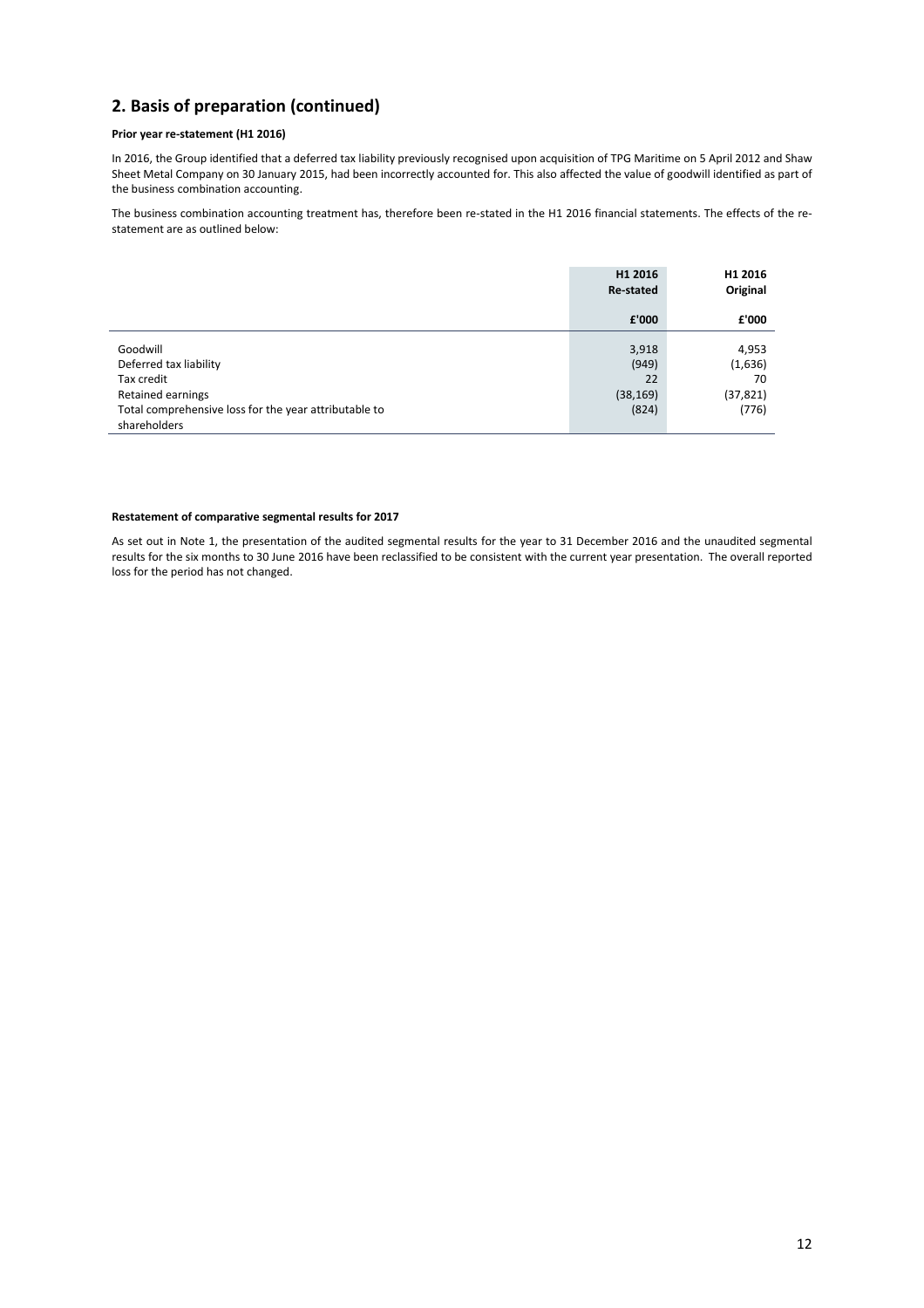# **3. Segmental Reporting**

Following the refinement of the Group's strategy the business is managed along two distinct business units The following table presents revenue and profit information for each new business segment.

|                                           | <b>TPG</b><br>Engineering <sup>2</sup> | <b>TPG</b><br>Services <sup>2</sup> | Central<br>unallocated<br>costs | Group  |
|-------------------------------------------|----------------------------------------|-------------------------------------|---------------------------------|--------|
|                                           | £'000                                  | £'000                               | £'000                           | £'000  |
|                                           |                                        |                                     |                                 |        |
| Six months ended<br>30 June 2017          |                                        |                                     |                                 |        |
| Revenue                                   | 10,715                                 | 2,925                               |                                 | 13,640 |
| <b>Operating profit/(loss)</b>            | 1,055                                  | (535)                               | (795)                           | (275)  |
| Depreciation, amortisation and impairment | 514                                    | 3                                   | 101                             | 618    |
| Acquisition related cost                  |                                        |                                     | 89                              | 89     |
| <b>Exceptional items</b>                  |                                        | 305                                 |                                 | 305    |
| Share based payments                      |                                        |                                     | 23                              | 23     |
| Adjusted EBITDA <sup>1</sup>              | 1,569                                  | (227)                               | (582)                           | 760    |
| Six months ended<br>30 June 2016          |                                        |                                     |                                 |        |
| Revenue                                   | 7,904                                  | 1,459                               |                                 | 9,363  |
| <b>Operating profit/(loss)</b>            | 659                                    | (613)                               | (823)                           | (777)  |
| Depreciation, amortization and impairment | 511                                    | 8                                   | 21                              | 540    |
| <b>Exceptional items</b>                  |                                        |                                     | 231                             | 231    |
| Share based payments                      | $\overline{\phantom{m}}$               | $\overline{a}$                      | 18                              | 18     |
| Adjusted EBITDA <sup>1</sup>              | 1,170                                  | (605)                               | (553)                           | 12     |
| Year ended<br>31 December 2016            |                                        |                                     |                                 |        |
| Revenue                                   | 19,080                                 | 2,146                               |                                 | 21,226 |
| <b>Operating profit/(loss)</b>            | 2,168                                  | (1,008)                             | (1, 424)                        | (264)  |
| Depreciation, amortization and impairment | 1,032                                  | 19                                  |                                 | 1,051  |
| Acquisition related costs                 |                                        |                                     | 44                              | 44     |
| <b>Exceptional items</b>                  |                                        |                                     | 231                             | 231    |
| Share based payments                      |                                        |                                     | 4                               | 4      |
| Adjusted EBITDA <sup>1</sup>              | 3,200                                  | (989)                               | (1, 145)                        | 1,066  |

1 Adjusted EBITDA is defined as operating profit adjusted to add back depreciation of property, plant and equipment, amortisation and impairment of acquired intangible assets and any other acquisition-related charges, share based payment charges and exceptional items. Exceptional items are those items believed to be exceptional in nature by virtue of their size and or incidence. Exceptional itemsin the period to 30 June 2017 comprise restructuring costs of £305k (2016: Exceptional itemsin 2016 comprised termination costs of £231k).

2 The presentation of the unaudited segmental results for the six months to 30 June 2016 and 31 December 2016 have been reclassified to be consistent with the current year presentation in line with the Group's refined strategy. The overall reported loss for the period has not changed. TPG Engineering is a combination of the 2016 segments TPG Maritime and TPG Engineering, TPG Services is a combination of the 2016 segments TPG Design & Technology, TPG Managed Solutions and the acquired businesses of ALS Technologies Ltd and Flexible Software Solutions Ltd.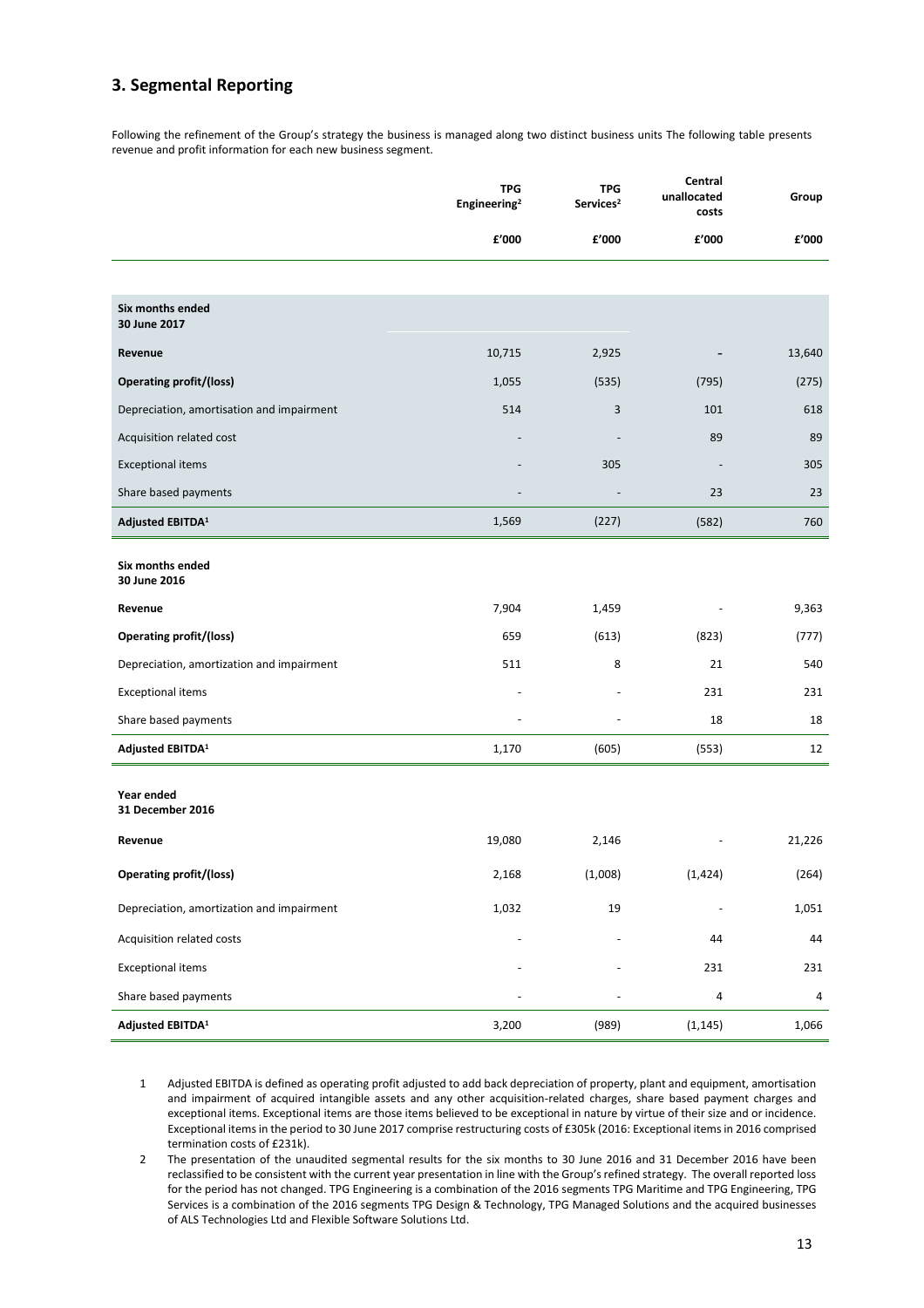# **3. Segmental Reporting (continued)**

The following table presents revenue and profit information for each business segment, as previously applied in the business for the year ended 31 December 2016.

|                                              | <b>TPG</b><br><b>Maritime</b> | <b>TPG</b><br><b>Engineering</b> | <b>TPG</b><br>D&T | <b>TPG</b><br>MS <sup>2</sup> | Central<br>unallocated<br>costs | Group  |
|----------------------------------------------|-------------------------------|----------------------------------|-------------------|-------------------------------|---------------------------------|--------|
|                                              | £'000                         | f'000                            | £'000             | £'000                         | £'000                           | £'000  |
| Six months ended<br>30 June 2017             |                               |                                  |                   |                               |                                 |        |
| Revenue                                      | 6,769                         | 3,946                            | 313               | 2,612                         |                                 | 13,640 |
| <b>Operating profit/(loss)</b>               | 1,579                         | (524)                            | (475)             | (60)                          | (795)                           | (275)  |
| Depreciation, amortisation and<br>impairment | 425                           | 89                               | $\overline{2}$    | $\overline{2}$                | 101                             | 618    |
| Acquisition related cost                     |                               |                                  |                   |                               | 89                              | 89     |
| <b>Exceptional items</b>                     |                               |                                  | 305               |                               | $\overline{\phantom{m}}$        | 305    |
| Share based payments                         |                               |                                  |                   |                               | 23                              | 23     |
| Adjusted EBITDA <sup>1</sup>                 | 2,003                         | (435)                            | (168)             | (58)                          | (582)                           | 760    |
| Six months ended<br>30 June 2016             |                               |                                  |                   |                               |                                 |        |
| Revenue                                      | 5,155                         | 2,749                            | 279               | 1,180                         |                                 | 9,363  |
| <b>Operating profit/(loss)</b>               | 1,300                         | (641)                            | (752)             | 139                           | (823)                           | (777)  |
| Depreciation, amortisation and<br>impairment | 421                           | 90                               | 8                 |                               | 21                              | 540    |
| <b>Exceptional items</b>                     |                               |                                  |                   | $\overline{a}$                | 231                             | 231    |
| Share based payments                         |                               |                                  |                   |                               | 18                              | 18     |
| Adjusted EBITDA <sup>1</sup>                 | 1,721                         | (551)                            | (744)             | 139                           | (553)                           | 12     |
| Year ended<br>31 December 2016               |                               |                                  |                   |                               |                                 |        |
| Revenue                                      | 12,229                        | 6,851                            | 757               | 1,389                         |                                 | 21,226 |
| <b>Operating profit/(loss)</b>               | 3,335                         | (1, 167)                         | (975)             | (33)                          | (1, 424)                        | (264)  |
| Depreciation, amortisation and<br>impairment | 859                           | 173                              | 16                | 3                             | $\blacksquare$                  | 1,051  |
| Acquisition related cost                     |                               |                                  |                   |                               | 44                              | 44     |
| <b>Exceptional items</b>                     |                               |                                  |                   |                               | 231                             | 231    |
| Share based payments                         |                               |                                  |                   |                               | $\overline{a}$                  | 4      |
| Adjusted EBITDA <sup>1</sup>                 | 4,194                         | (994)                            | (959)             | (30)                          | (1, 145)                        | 1,066  |

1 Adjusted EBITDA is defined as operating profit adjusted to add back depreciation of property, plant and equipment, amortisation and impairment of acquired intangible assets and any other acquisition-related charges, share based payment charges and exceptional items. Exceptional items are those items believed to be exceptional in nature by virtue of their size and or incidence. Exceptional itemsin the period to 30 June 2017 comprise restructuring costs of £305k (2016: Exceptional itemsin 2016 comprised termination costs of £231k).

2 The TPG MS 2017 numbers include the acquired businesses of ALS Technologies Ltd and Flexible Software Solutions Ltd.